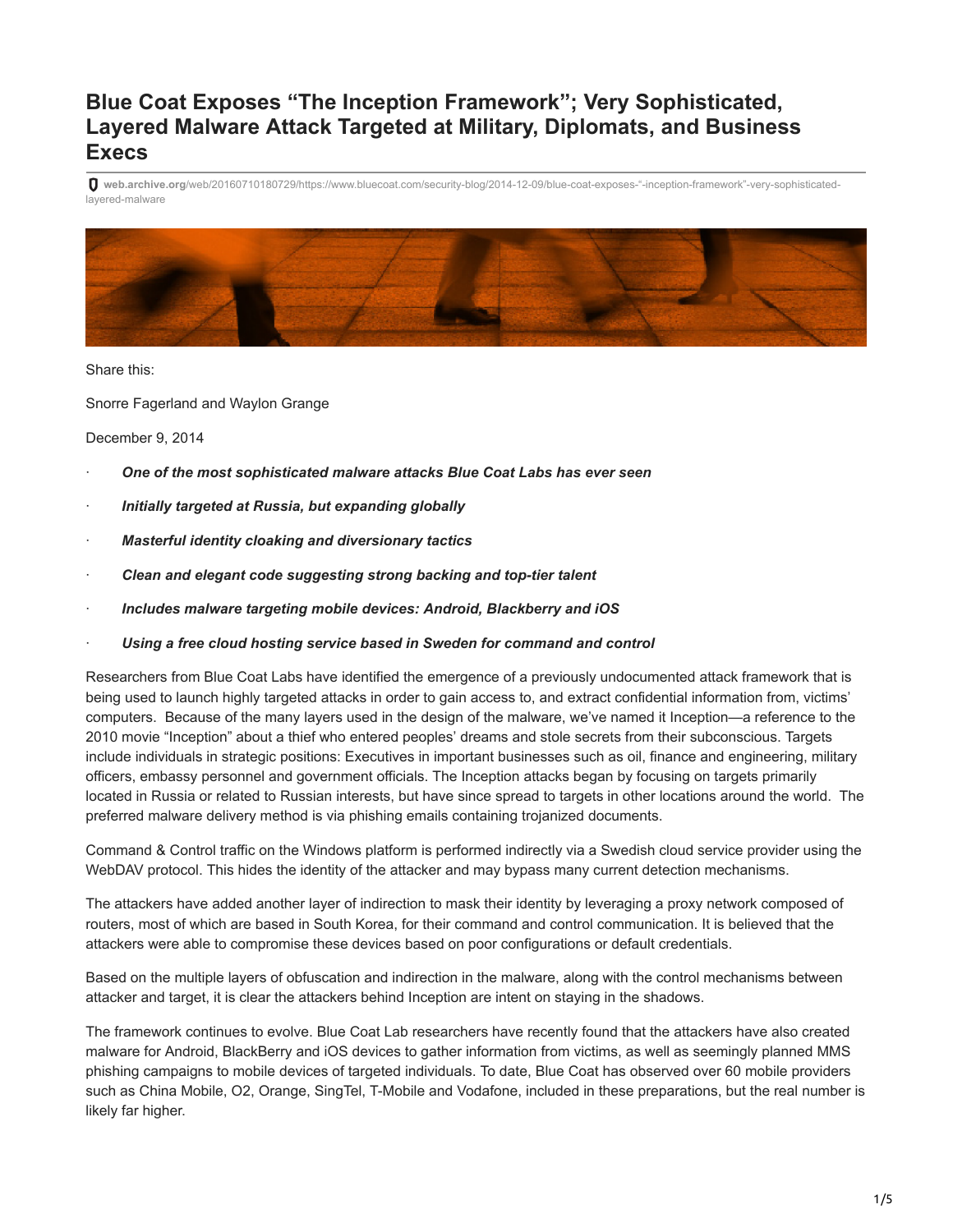[Expanded details about Inception are also available via a new technical whitepaper, "The Inception Framework: Cloud](https://web.archive.org/web/20160710180729/http://dc.bluecoat.com/Inception_Framework)hosted APT."

### **Highly Targeted Attacks on Political, Military, Financial and Oil Industries**

Initially, attacks campaigns seemed to be largely focused on Russia and a few other Eastern European countries. However, Blue Coat has also seen attacks on targets in other countries across the globe.

While information about targets is limited, Blue Coat researchers have uncovered a number of phishing emails highlighting industry targets:

#### **Inception Framework: Attack Targets**

- Finance [Russia]
- Oil industry [Romania, Venezuela, Mozambique]
- Embassies/Diplomacy [Paraguay, Romania, Turkey]

Researchers have also obtained decoy documents that indicate an interest in:

- Embassies
- Politics
- Finance
- Military
- Engineering

#### **Initial Discovery**

In March 2014, Microsoft published information about a new vulnerability in Rich Text Format (RTF). This vulnerability, named CVE-2014-1761 (Microsoft Word RTF Object Confusion), was already exploited by attackers. Two previous RTF vulnerabilities, CVE-2010-3333 and CVE-2012-0158, became mainstays of targeted attacks, so Blue Coat Lab researchers followed the usage this new exploit with interest.

In late August, Blue Coat identified a malware espionage operation that used both the CVE-2014-1761 and CVE-2012- 0158 vulnerabilities to trigger execution of the malicious payload, and which leveraged a Swedish cloud service, CloudMe, as the backbone of its entire visible infrastructure.

When Blue Coat notified CloudMe.com about the abuse of their services, CloudMe was very helpful, providing further research, including a great deal of log information related to the attack. It must be noted that the CloudMe service is not actively spreading the malicious content; the attackers are only using it for storing their files.

#### **How Does Inception Work?**

Initial malware components have, in all cases that Blue Coat has observed, been embedded in Rich Text Format (RTF) files. Exploitation of vulnerabilities in this file format is leveraged to gain remote access to victim's computers. These files are delivered to the victim via phishing emails with exploited Word documents attached.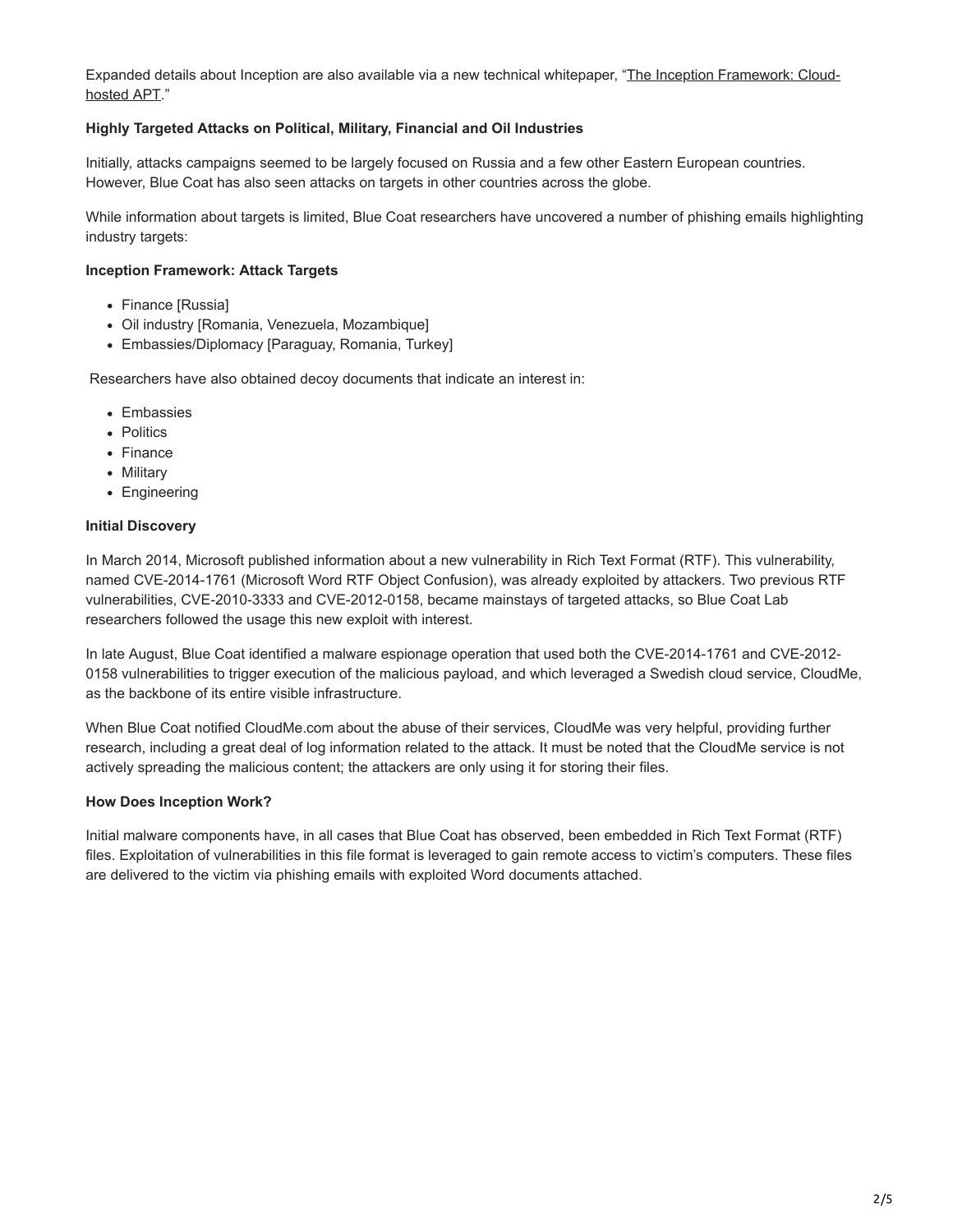

#### *EXAMPLE of Phishing Email*

*Example of attached document, containing two exploit containers; one targeting CVE-2012-0158 (MSCOMCTL ActiveX Buffer Overflow), the other targeting CVE-2014-1761.*

*Example of attached document, containing two exploit containers; one targeting CVE-2012-0158 (MSCOMCTL ActiveX Buffer Overflow), the other targeting CVE-2014-1761.*

When the user clicks on the attachment, a Word document is displayed to avoid arousing suspicion from the user while malicious content stored inside the document in encoded form writes to their disk. Unusual for many exploit campaigns, the names of the dropped files vary and have been clearly randomized in order to avoid detection by name.

The malware gathers system information from the infected machine, including OS version, computer name, user name, user group membership, the process it is running in, locale ID's, as well as system drive and volume information. All of this system information is encrypted and sent to cloud storage via WebDAV. The framework is designed in such a way that all communication after malware infection (i.e. target surveying, configuration updates, malware updates, and data exfiltration) can be performed via the cloud service.

The malware components of this framework follow a plug-in model, where new malware rely on already existing malware components to interact with the framework. Without the initial installer, none of the subsequent separate modules will work, and most of these will only exist in memory – vanishing at reboot.

The operational security exhibited by the attackers is among the most advanced that Blue Coat has witnessed. Most interaction between attackers and their infrastructure is performed via a convoluted network of router proxies and rented hosts, most likely compromised because of poor configurations or default credentials.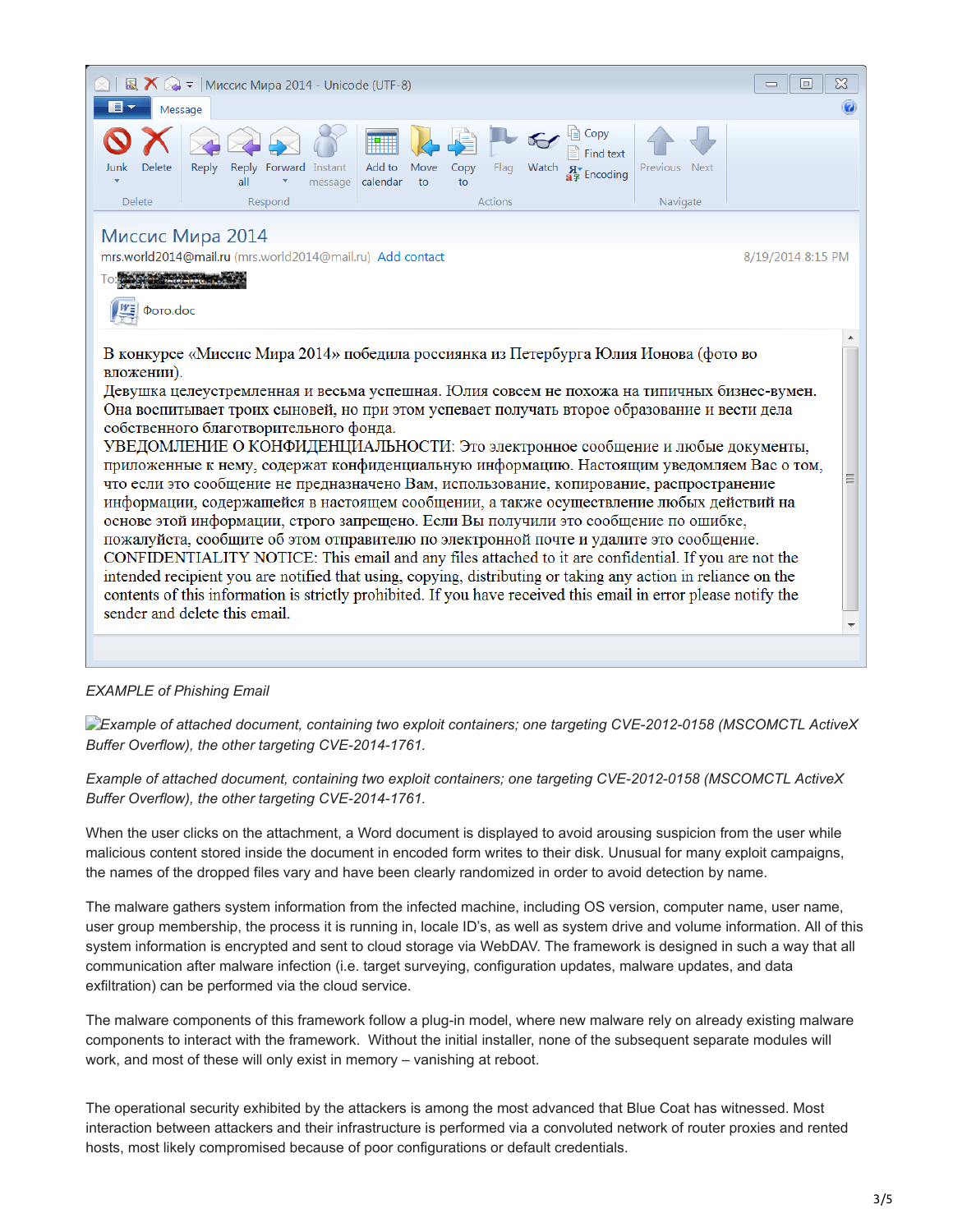#### **Attack Origins Masked by Obfuscation and Misdirection**

The attackers have left a slew of potential hints to their physical location. However, it is extremely difficult to distinguish which of these indicators are legitimate clues and which are bread crumbs intentionally dropped to obscure their trail. Listed below are the indicators we have discovered and what conclusions *could* be drawn from each about the origins of the attacks.

# **Red Herrings**

- In specific instances where the APT seemed to be under investigation by researchers the actors dropped another piece of malware that is clearly attributable to a previously known Chinese APT: Suggests ties to China
- A large majority of the hacked home routers are in South Korea: Suggests ties to South Korea
- The attackers are most active from 8:00AM to 5:00PM in the Eastern European Timezone: Suggests ties to areas in the GMT+200 timezone
- Some of the comments in the Android malware are in Hindi: Suggests ties to India
- Some text strings in the BlackBerry malware are Arabic: Suggests ties to the Middle East
- The string "God\_Save\_The\_Queen" was found within the Black Berry malware: Suggests ties to the UK
- The word documents show some resemblance to word documents used by the Red October APT: Suggests ties to Ukraine and/or Russia
- The iOS malware was developed by someone using the account name "JohnClerk": Suggests ties to the US or UK
- The encryption key for the iOS malware "fjkweyreruu665E62C:GWR34285U^%^#%\$%^\$RXYEUFQ2H89HCHVERWJFKWEhjvvehhewfD63TDYDGTYEDT23Y" appears to be keyboard mashing on a US/US International keyboard: Suggests ties to the US

### **Attacks Expanded to Target Mobile Devices**

Attackers have expanded their efforts to include malware for Android, BlackBerry and iOS devices.

These are used to gather information from the victims, including phone call recordings. Specifically on the Android platform, they are recording incoming and outgoing phone calls to MP4 sound files that are periodically uploaded to the attackers.

In parallel, there are indications of a large scale MMS phishing campaign probably aimed at selected individuals. According to data obtained by Blue Coat researchers, the intended victims may have been customers of many mobile operators – we know over 60 mobile providers affected, but the real number is likely far higher. The MMS phishing messages have been prepared for multiple countries in Asia (including the Russian sphere and China), Africa, Middle East and Europe.

# **Conclusion**

There clearly is a well-resourced and very professional organization behind Inception, with precise targets and intentions that could be widespread and harmful. The complex attack framework shows signs of automation and seasoned programming, and the number of layers used to protect the payload of the attack and to obfuscate the identity of the attackers is extremely advanced, if not paranoid.

Attribution is always hard, and in this case it is exceedingly difficult. Based on the attributes of the attack and the targeting of individuals connected with national political, economic and military interests, the party behind Inception could be a medium-sized nation state, or possibly a resourceful and professional private entity.

The comprehensive infrastructure suggests that this is a large campaign, of which we've only seen the beginning. While the majority of the targets seem to be located in Russia or related to Russian interests, there are verified targets in countries all over the world, and the attack could potentially expand globally. In addition, this infrastructure model does not need to be applied solely against a few targets, nor hosted at CloudMe. The framework is generic, and will work as an attack platform for a multitude of purposes with very little modification.

# **Additional Guidance - What You Can Do**

Signs of compromise